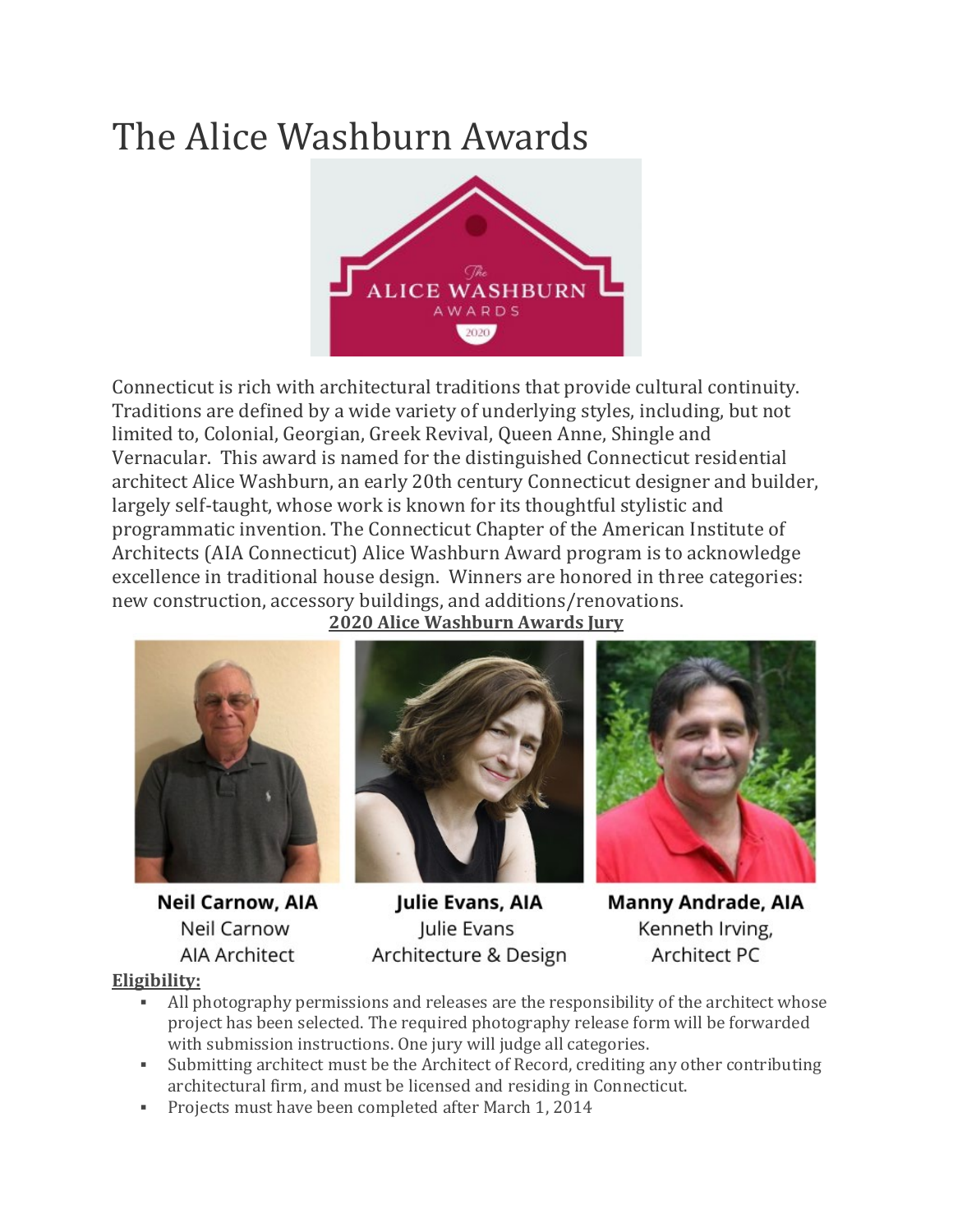## 2020 AIA Connecticut Alice Washburn Winners

## New Construction



**Classical Revival Residence / Douglas VanderHorn Architects** Photo Credit: James Merrell

A new shingle style home is perched to capture the harbor views despite challenging grading and ecological constraints. Extensive site developments are organized on high ground allowing the landscape to cascade and then fall naturally towards the tidal wetlands of the meandering coastline. Formal symmetry in the plan introduces a dominant façade to the neighborhood, signaling entrance, and front yard while creating a private and a resortlike promenade of lawn, gardens, terraces, pool, spa, cabana, and sport court. Clipped gable ends outstretch at elegant angles, each seemingly identical before assuming a unique variety of bays, porches, balconies, and dormers. A convenient horseshoe driveway and drop off area nestles into the edge of the property.

**Jury Comments:** *Impeccable, beautiful, varied, massing, fantastic relationship to the stone. It is strong and inviting. The interiors are extraordinary and really perfect. Each space has character to it. The whole environment of the house is very sensitive and well done.*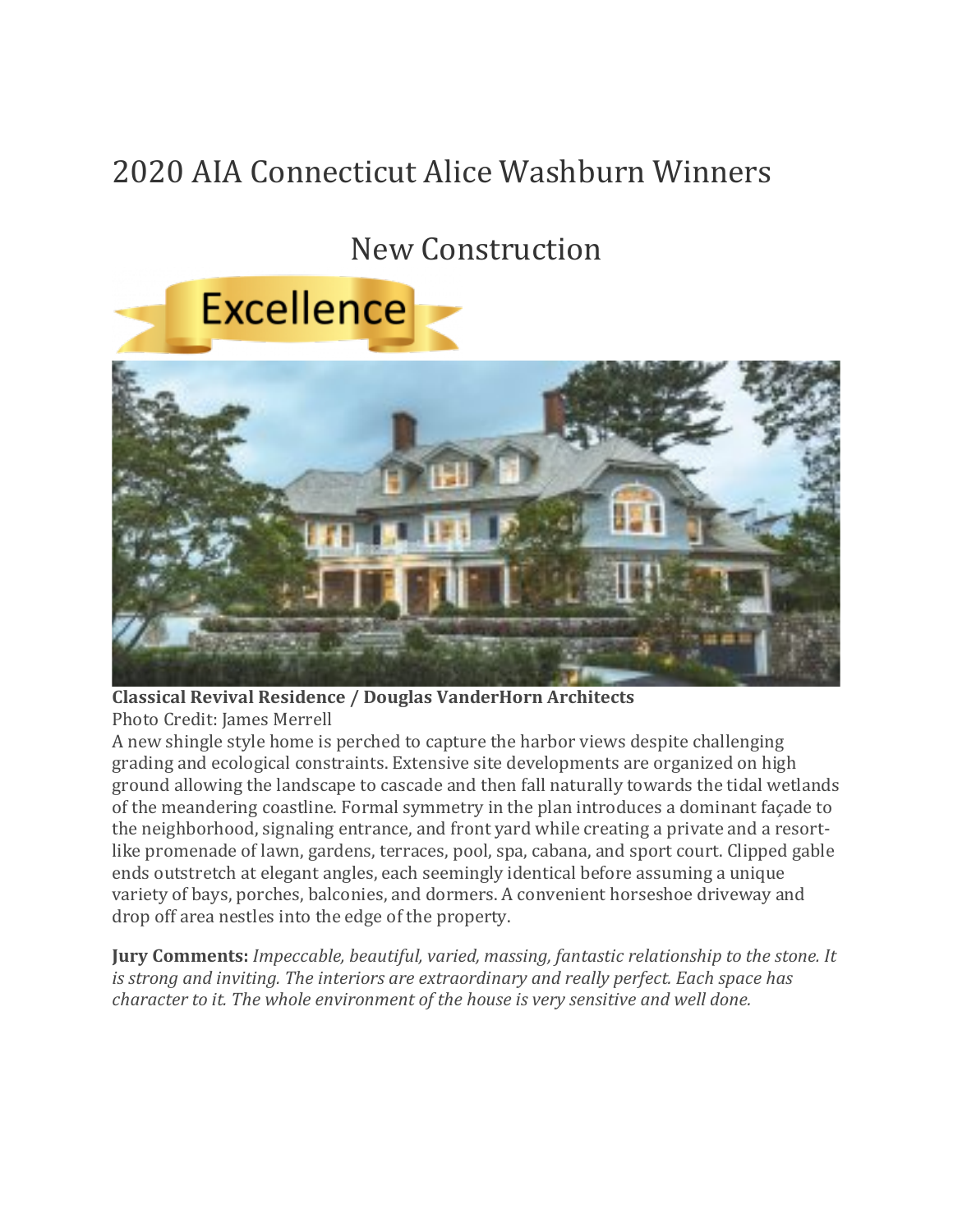

**French Country Residence / Mark P. Finlay Architects**

Photo Credit: Warren Jagger

Overlooking the Long Island Sound, this 9,500 sqft French Country residence is the cohesive culmination of the owner's broad stylistic tastes. Exquisitely detailed interiors were designed to showcase their eclectic collection of antiques and art gathered throughout years of travel, while on the exterior, formal terraced gardens create outdoor rooms that are utilized just as often as their indoor counterparts. Flared slate roofs, arched dormers, and intricate iron railings and balconies evoke the romantic French chateaus of the sixteenth century, while limestone details firmly ground the composition in present day Fairfield County.

**Jury Comments:** *The consistency and cohesive design of the interior is really to be admired.* Everything is right in the place that it should be. It is well designed and well detailed. This is a *very successful project.*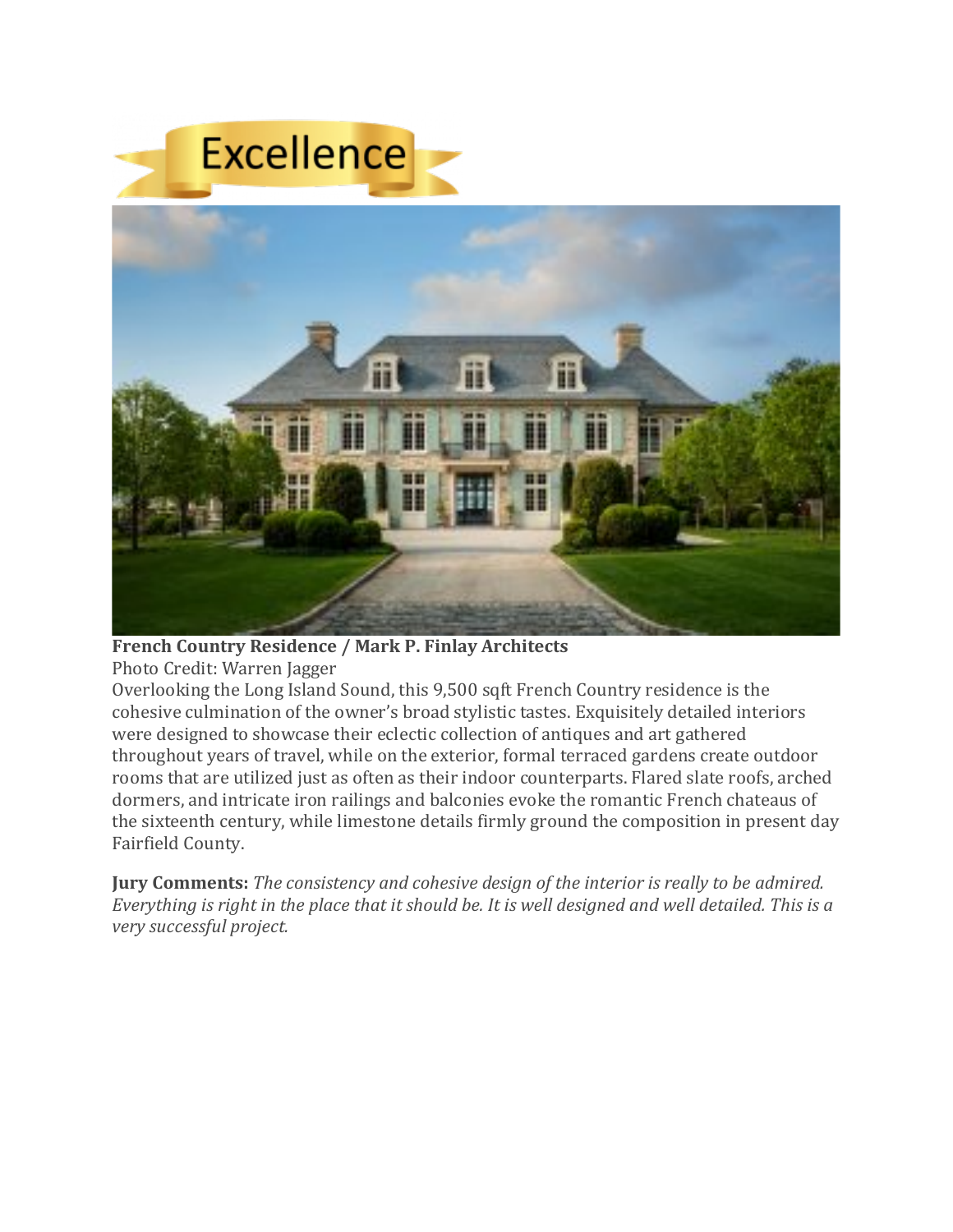

#### **Country Home / Huestis Tucker Architects, LLC**

Photo Credit: Nancy Elizabeth Hill

The design is a series of interconnected buildings organized around two courtyards. A winding drive brings visitors to the entry courtyard which is fronted by a welcoming porch, and then continues through the arched porte-cochere which connects the barn to the house and acts as the entrance to the inner courtyard.

**Jury Comments:** *The design and detailing are high quality and consistent throughout, and the interior is simple. The entry sequence and porte-cochere are really lovely.*

## Additions/Renovations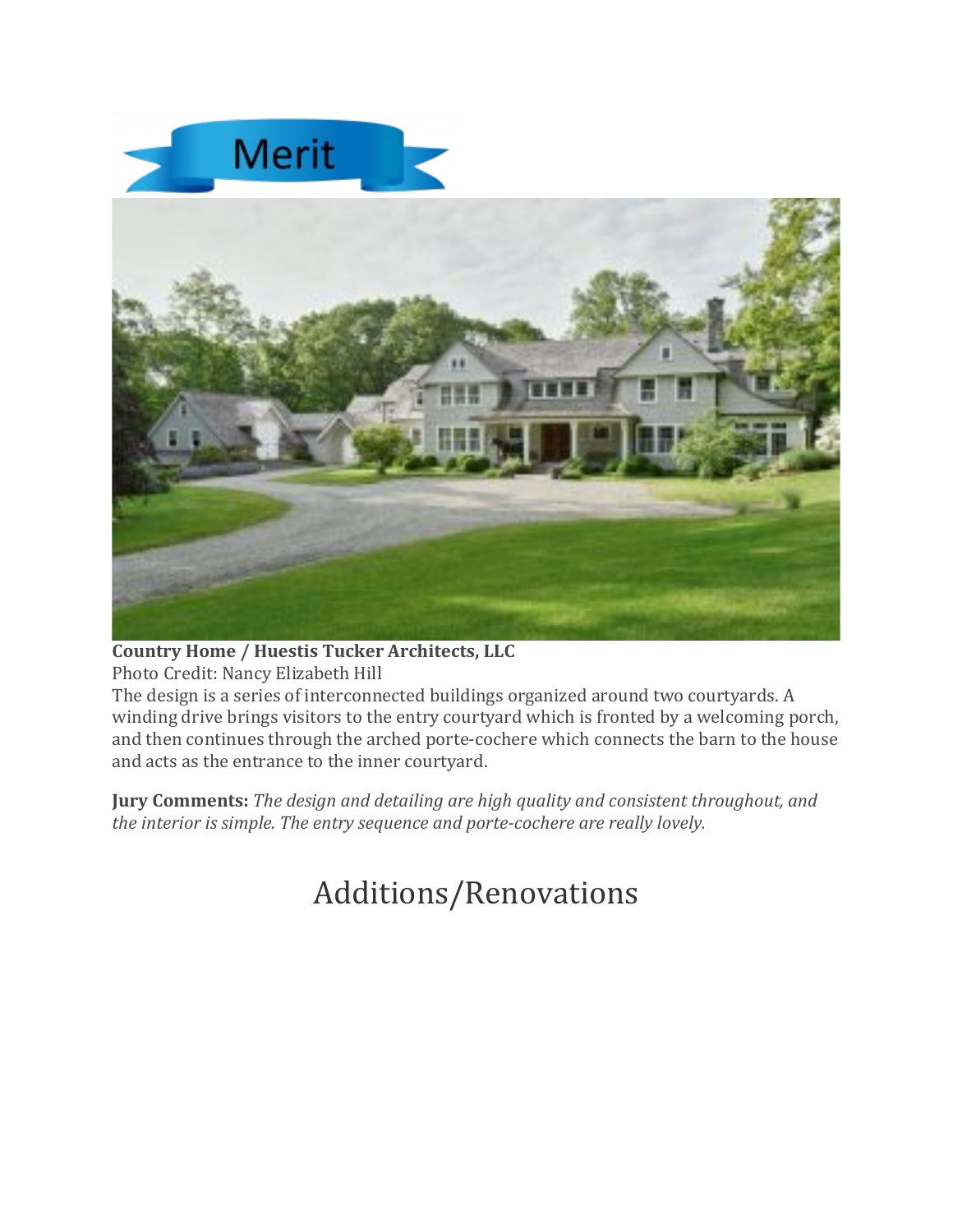

**Stone Country Residence / Charles Hilton Architects**

Photo Credit: Robert Benson Photography

This 7,127sq.ft. 1940s Greenwich country house's lackluster wings and dated interior distracted from its classic design and was in dire need of extensive and thoughtful renovation inside and out. Supplementary exterior trim and details, new slate roofing, new energy-efficient reproduction windows and doors, and meticulously matched stonework revived the character of the home and added new life for decades to come. Inside, nearly three-quarters of the interiors were completely redesigned to accommodate the owner's programmatic changes – replacing the obsolete kitchen and baths, changing nearly all the MEP systems, adding structure, and furring in numerous walls to accommodate modern comforts and new, code-compliant spray foam insulation.

**Jury Comments:** *This house is really well done. The detailing is consistent and at a very high level, and the proportions are done well. The interiors are both varied and imaginative, but they still work in the house. It's charming.*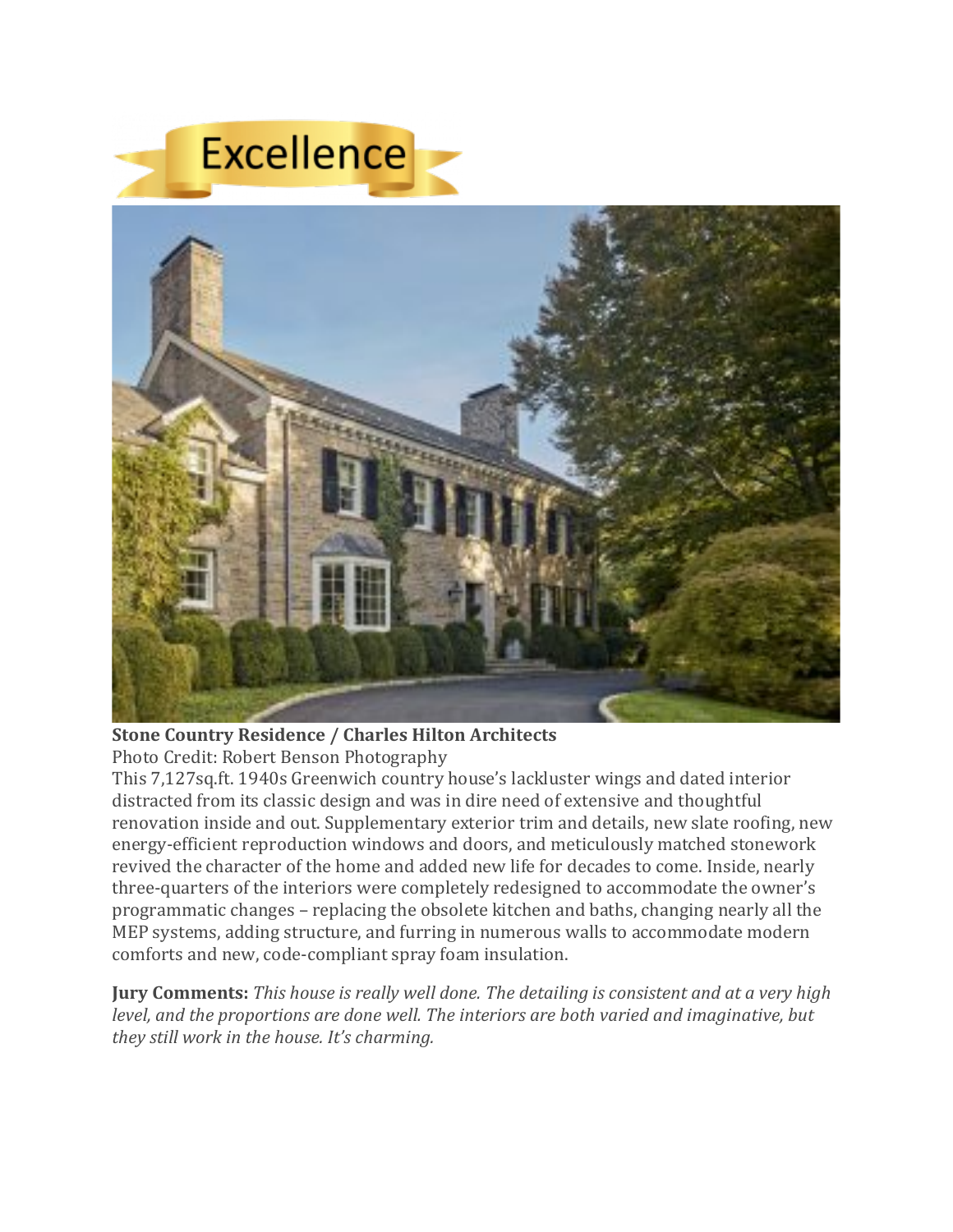



#### **Tudor House Restoration & Renovation / Saniee Architects, LLC**

Photo Credit: David Sundberg/ESTO

The challenge of this project was twofold. First, there was the need to Restore, Renovate, and Add to this vintage Tudor House designed by Henry Pelton in the late 19th Century. The second was to create a private outdoor space where none seemed possible. The house needed significant performance upgrading. The aesthetic of the new work strikes a balance between the present sensibilities and the need to work with the old. The hope of this project is that such restoration convinces new clients to maintain worthy structures and adapt rather than replace them and, by doing so, preserve the treasury of the built environment.

**Jury Comments:** *It's interesting to see the delicacy and repetition of the Tudor/Gothic elements. It's a very clever site plan; it's really disciplined and it opens up where it needs to. The restoration of the woodwork, the selection of the lighting, and the scale of everything that was added or restored is really respectful and really beautiful.*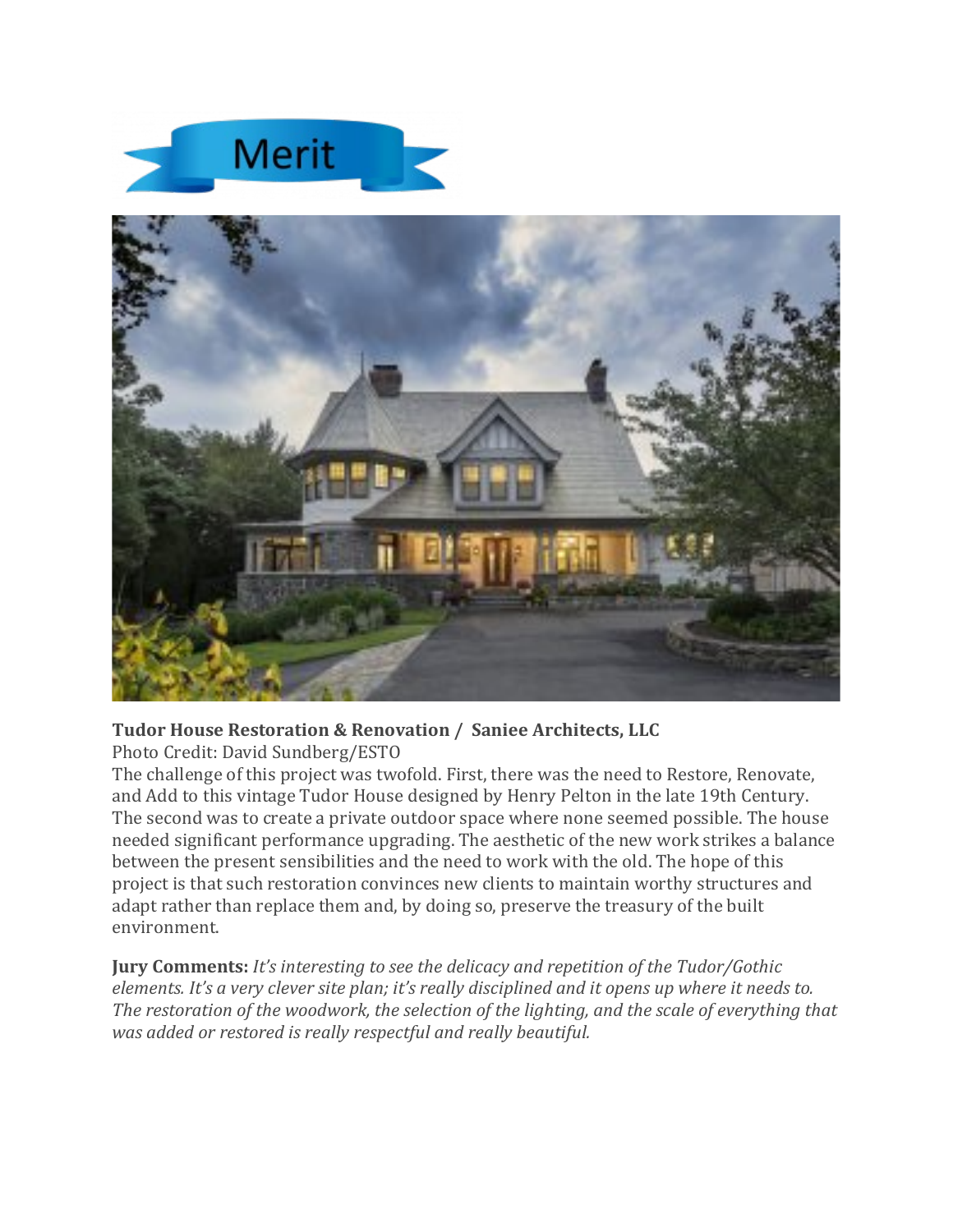### Accessory Buildings



#### **Anne Curtis House Garage / Paul B. Bailey Architect**

Photo Credit: Richard Cadan, Richard Cadan Photography

A backyard eyesore has been transformed into a unique visual attraction which successfully evokes the spirit and purposes of a "Victorian folly" with whimsy and delight. The "new carriage house" continues to provide its previous garage functions as both shelter for the owner's cars and for convenient storage of garden tools, trash cans, and off-season furniture.

**Jury Comments:** *This is an incredibly sweet project. It's charming, the attention to detail is lovely, and it works well with the main house without copying it.*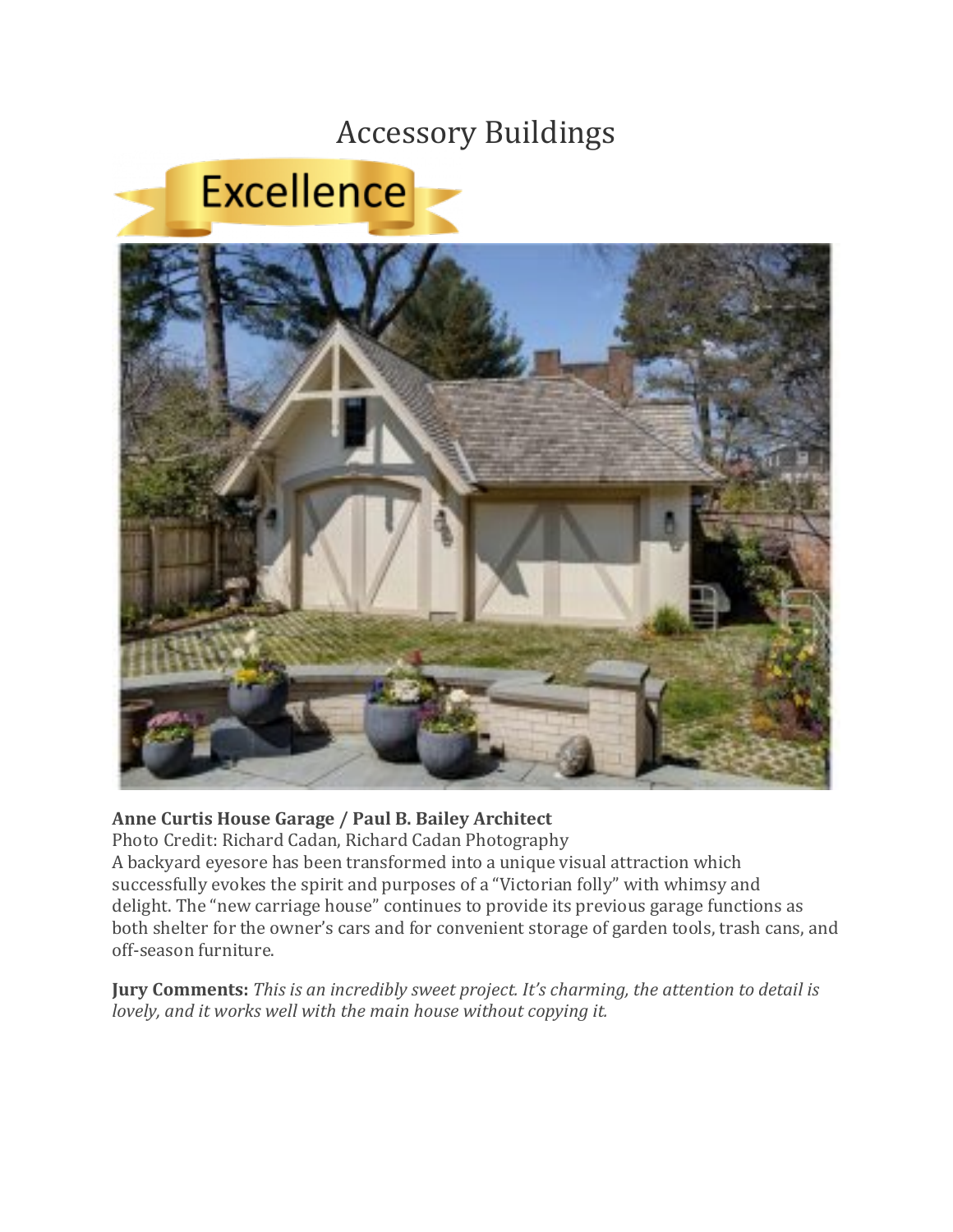

#### **Carriage House / Scot Samuelson Architects**

Photo Credit: Wendell Weber

Reminiscent of an estate carriage house, this new three bay garage with storage areas and a guest apartment is located behind a Main Street residence, sharing it's flat irregular 15,000 square foot lot in the center of town. As an accessory structure, it was designed to look stylistically like it belonged with the antique house without being just a smaller and simpler version of it. The complex roof form allowed for 950 square feet of living space under the dormers and gables while creating a lofty high ceiling interior. The roof flows down over portions of the first floor reducing the perceived height of the building and covering 145 sf of latticed storage areas and the 25 sf entry porch.

**Jury Comments:** *This is a very well done project. It's bold, it's big, and it's very involved visually. The proportions are really inventive and the elevation being broken down into different planes is a nice attention to detail.*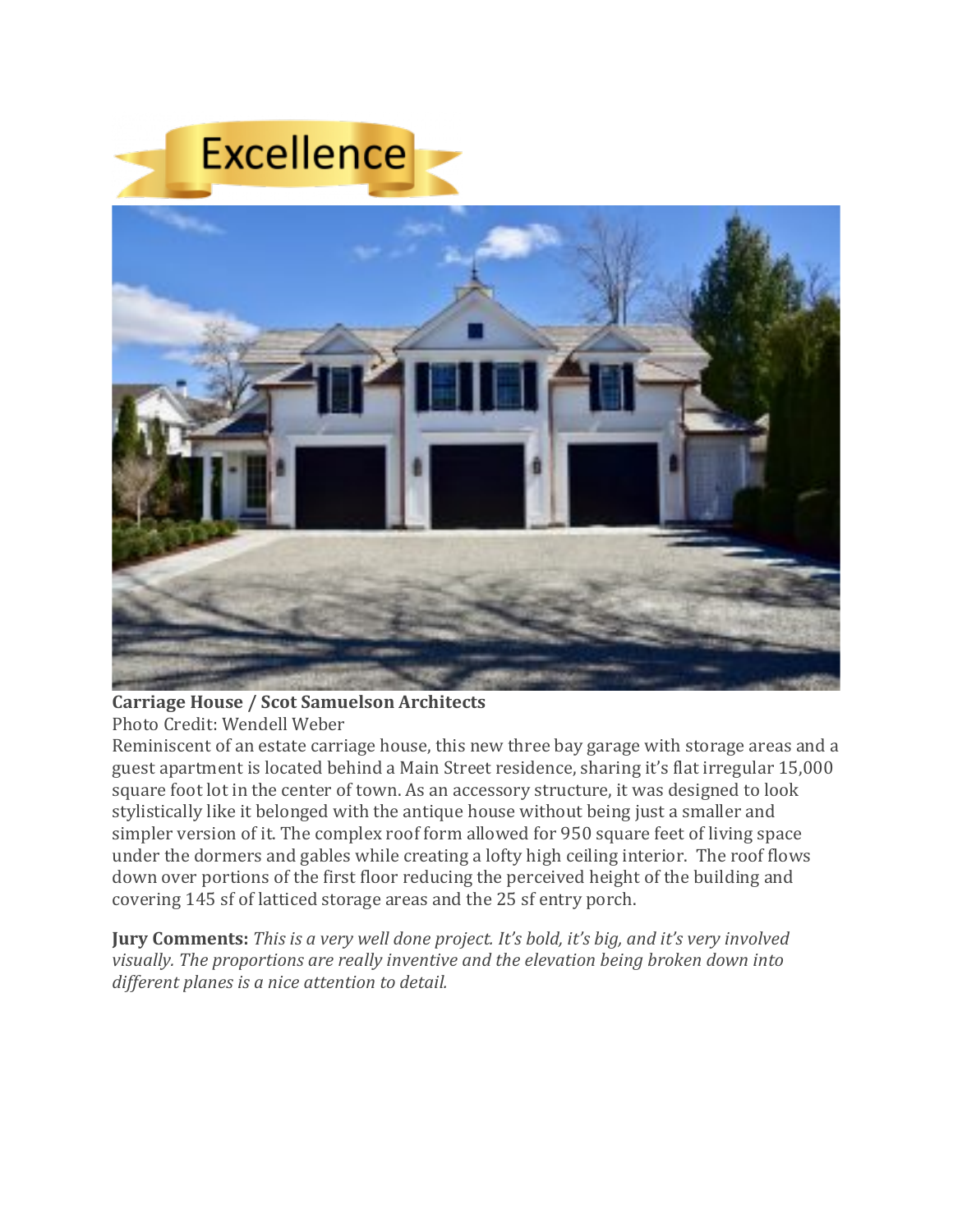

**Washington Pool House / Haver & Skolnick Architects**

Photo Credit: Robert Benson Photography

The new 1,200 square foot pool house, completed in 2019, is set on a scenic 70-acre gentleman's farm in Washington, CT which serves as a weekend retreat for a Manhattan family. The building is sited on a hilltop, affording distant mountain views. The Pool House takes it cues from the surrounding historic barns and cottages of the rural property. The design of the building contrasts a traditional vernacular form with a composed classical plan. It features rustic native materials contrasted with crisp contemporary details.

**Jury Comments:** *This project is simple, straightforward, and everything about it is nicely scaled, It's comfortable, inviting, and quiet on the land. The interiors are beautiful and the style is a good fit.*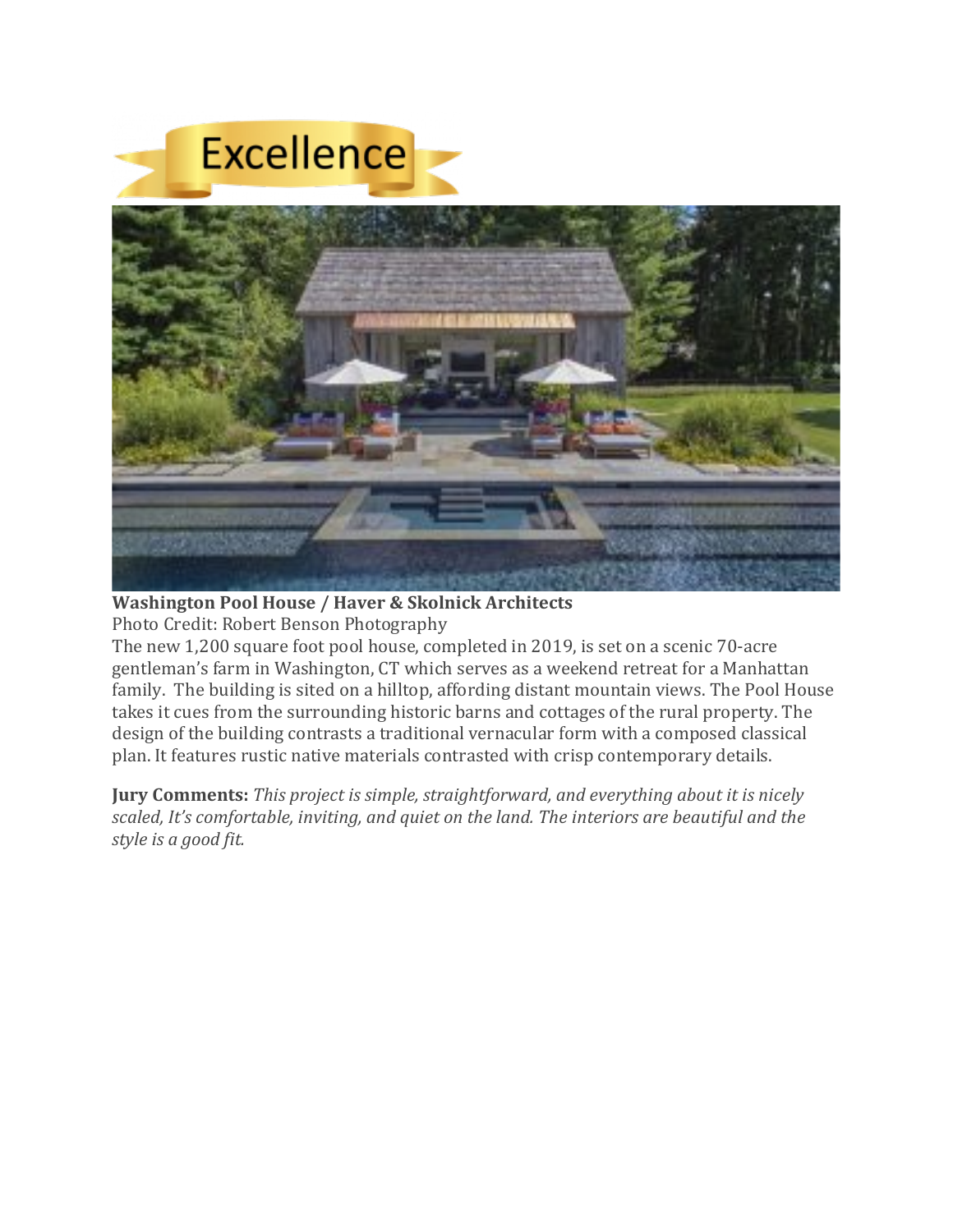



**Classic Georgian Pavilion / Douglas VanderHorn Architects** Photo Credit: Gus Cantavero Film & Images

Three load-bearing brick arches define each facade of this open pavilion nestled between the tennis court and swimming pool on a grand estate. Designed as an accessory structure to an elegant Georgian home rich in classical detailing, the pavilion's style evokes a fun and relaxing atmosphere.

**Jury Comments:** *This project is done beautifully. It works well with the main building and the proportions are nice. The use of the spaces with Pergolas and the seating flows very nicely, and the pavilion and the materials are exquisite.*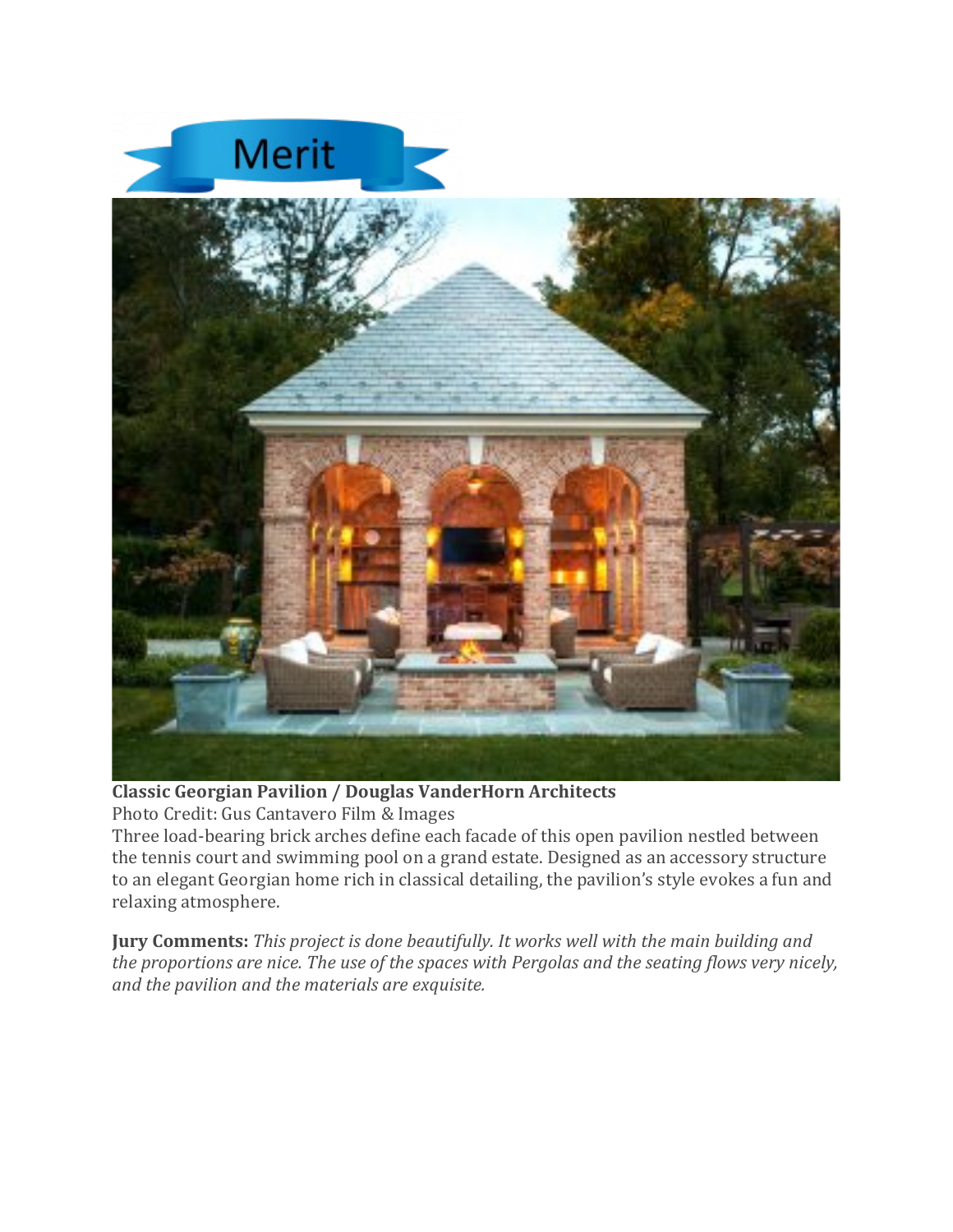



#### **Pool Pergola on a Country Estate / Charles Hilton Architects**

Photo Credit: Robert Benson Photography / Nicholas Rotondi Photography The new Georgian Estate's Pool Pergola, which defines the southern edge of the pool terrace, is at once a product of the Classical tradition and also an Asian-inspired pavilion. Simple Doric columns and a modified entablature provide the structural framework for the pool-side structure, yet details such as the flared lead-coated copper roof with its embossed decorative edging and the delicate tracery of the trellises give an exotic, Eastern feel. Most notable are the perforated shafts of the in-antis columns. Each bears the traditional Chinese symbol for "good fortune" suspended in a field of tendrils and vines. Cleverly lit from the inside with a series of lights and mirrors, these columns are intended to evoke the feeling of traditional paper lanterns, and when lit at night, they give the appearance that the pergola is floating on the water.

**Jury Comments:** *This is an interesting project. The detailing is amazing. It's a really fun variation on the proportions of the rest of the complex. It's hard to do something like this and*